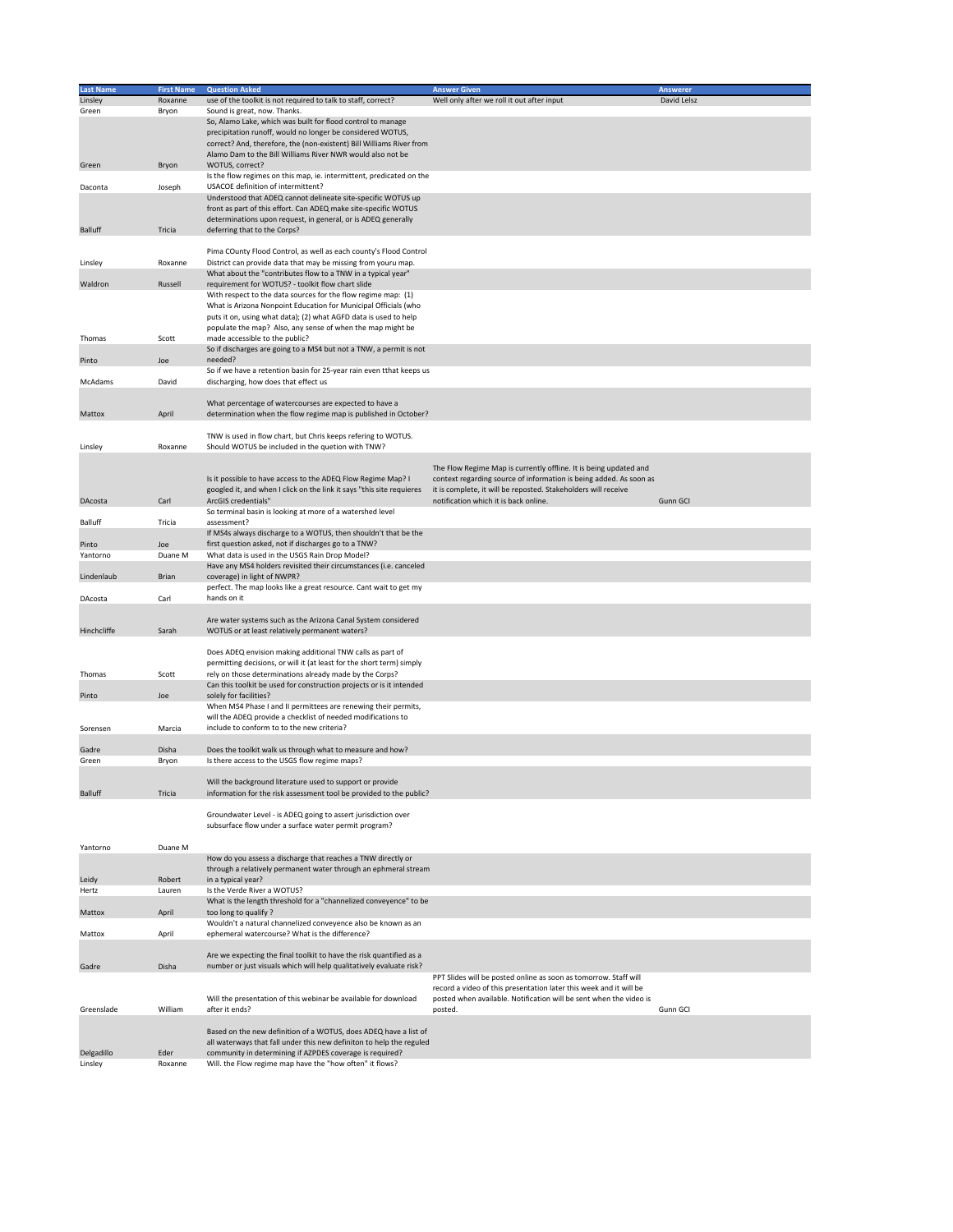|                           |                   | I assume the flow regime map will identify the waters that are<br>clearly WOTUS, but (given some of the complexities of the rule),<br>would not be an all-inclusive map of WOTUS. Or is ADEQ proposing<br>to answer the question of typical year and ephemeral breaks in<br>the flow regime map? If not, please include language on the flow<br>regime map that explains the limitations of using the map for                                                                                          |                                                               |             |
|---------------------------|-------------------|--------------------------------------------------------------------------------------------------------------------------------------------------------------------------------------------------------------------------------------------------------------------------------------------------------------------------------------------------------------------------------------------------------------------------------------------------------------------------------------------------------|---------------------------------------------------------------|-------------|
| <b>Balluff</b><br>Waldron | Tricia<br>Russell | determining if a waterbody is a WOTUS or not.<br>Is there a distance from a RPW that would mitigate the risk from a<br>ephemeral conveyance?                                                                                                                                                                                                                                                                                                                                                           |                                                               |             |
| <b>Simmons</b>            | Jessica           | Is there a difference between TNW and WOTUS?                                                                                                                                                                                                                                                                                                                                                                                                                                                           |                                                               |             |
| Kasanneni                 | Swathi            | Cannot hear anything                                                                                                                                                                                                                                                                                                                                                                                                                                                                                   |                                                               |             |
|                           |                   | How can your "flowchart" red section definitely determine no                                                                                                                                                                                                                                                                                                                                                                                                                                           |                                                               |             |
| Card                      | Joan              | permit is required if it doesn't include a "typical year" analysis?                                                                                                                                                                                                                                                                                                                                                                                                                                    |                                                               |             |
| Yantorno                  | Duane M           | When will ADEQ have the Typical Year Tool?                                                                                                                                                                                                                                                                                                                                                                                                                                                             |                                                               |             |
| McCune                    | Justine           | I think it would be helpful if the flow regime map had flow<br>direction portrayed                                                                                                                                                                                                                                                                                                                                                                                                                     |                                                               |             |
|                           |                   | There still seems to be a lack of clarity regarding dischages to<br>ephemeral waters that are ultimately tributary to a TNW. How far                                                                                                                                                                                                                                                                                                                                                                   |                                                               |             |
| Lindenlaub                | <b>Brian</b>      | away is too far for AZPDES coverage?                                                                                                                                                                                                                                                                                                                                                                                                                                                                   |                                                               |             |
|                           |                   | Is there going to be an official comment period after this<br>stakeholder meeting? And if so, by when does ADEQ want                                                                                                                                                                                                                                                                                                                                                                                   |                                                               |             |
| <b>Balluff</b>            | Tricia            | comments?                                                                                                                                                                                                                                                                                                                                                                                                                                                                                              |                                                               |             |
| <b>Buss</b>               | Robert            | How does this permit relate to the 404 permit?                                                                                                                                                                                                                                                                                                                                                                                                                                                         |                                                               |             |
|                           |                   | If there is an existing discharge in an otherwise ephemeral non-                                                                                                                                                                                                                                                                                                                                                                                                                                       |                                                               |             |
| Collins                   | Kelly             | WOTUS water course, does that discharger still need a permit?                                                                                                                                                                                                                                                                                                                                                                                                                                          |                                                               |             |
|                           |                   |                                                                                                                                                                                                                                                                                                                                                                                                                                                                                                        |                                                               |             |
| phoebus                   | betsi             | Please show the list of collaborating agencies again. Thanks!                                                                                                                                                                                                                                                                                                                                                                                                                                          |                                                               |             |
|                           |                   | What would you do when entity decides a reaches qualifies for an<br>AZPDES permit and another entity decides the same reach does                                                                                                                                                                                                                                                                                                                                                                       |                                                               |             |
| Light                     | Marie             | not qualify for an AZPDES permit?                                                                                                                                                                                                                                                                                                                                                                                                                                                                      |                                                               |             |
|                           |                   | Will there be an opportunity for the permitted public to beta test                                                                                                                                                                                                                                                                                                                                                                                                                                     |                                                               |             |
| <b>Balluff</b>            | Tricia            | the toolkit before it's finalized?<br>What happpens if you have ephemeral washes that discharge into                                                                                                                                                                                                                                                                                                                                                                                                   |                                                               |             |
|                           |                   | a downstream water that has previously determined to be non                                                                                                                                                                                                                                                                                                                                                                                                                                            |                                                               |             |
| Kammerle                  | Robert            | jurisdictional?                                                                                                                                                                                                                                                                                                                                                                                                                                                                                        |                                                               |             |
| Kalluri                   | Sirisha           | Will flow regime map help determine if a Clean Water Permit is<br>required or do we still have to contact USACE?                                                                                                                                                                                                                                                                                                                                                                                       |                                                               |             |
| Hall                      | Laura             | This looks like a great tool, thank you!                                                                                                                                                                                                                                                                                                                                                                                                                                                               |                                                               |             |
| Hall                      | Ned               | Q. Can ADEQ provide a tutorial on how to use USGS StreamFlow-<br>Rain Drop tool within StreamStat? We have looked for online<br>tutorials, and their is little online even on USGS's site for Raindrop.<br>We cannot reproduce the Raindrop results that ADEQ has on their<br>slide. Please consider providing a live demo of the tool via<br>youtube or similar platform so customers can see how the<br>Kingman WWTP, Holbrook and other examples in ADEQ's<br>presentation were derived. Thank you. |                                                               |             |
|                           |                   | Is ADEQ seeking Corps review/approval for jurisdictional                                                                                                                                                                                                                                                                                                                                                                                                                                               |                                                               |             |
|                           |                   | determinations that ADEQ performs for this toolkit? Will they be                                                                                                                                                                                                                                                                                                                                                                                                                                       |                                                               |             |
| Cabrera                   | Michael           | shown on the toolkit map?<br>Will flow regime maps be linked to the data supporting a receh                                                                                                                                                                                                                                                                                                                                                                                                            |                                                               |             |
| Leidy                     | Robert            | specific dtermination?                                                                                                                                                                                                                                                                                                                                                                                                                                                                                 |                                                               |             |
|                           |                   | Can you provide some guidance on how to evaluate risk for<br>permittees? If the permittee determines that they don't need a<br>permit based on distance to the nearest WOTUS, and it turns out<br>that they do in fact need a permit, what are the potential                                                                                                                                                                                                                                           |                                                               |             |
| Casteel                   | Victoria          | repercussions?                                                                                                                                                                                                                                                                                                                                                                                                                                                                                         |                                                               |             |
|                           |                   | How do you access the Toolkit? And can you go through an                                                                                                                                                                                                                                                                                                                                                                                                                                               |                                                               |             |
| Hertz<br>Teyechea         | Lauren<br>Maya    | example not on the ppt. step by step?<br>What is the timeline for the map to be back online?                                                                                                                                                                                                                                                                                                                                                                                                           |                                                               |             |
|                           |                   | The toolkit use seems specific to a single point source. How                                                                                                                                                                                                                                                                                                                                                                                                                                           |                                                               |             |
| Palumbo                   | Linda             | should it be applied to a larger area, such as an MS4?                                                                                                                                                                                                                                                                                                                                                                                                                                                 |                                                               |             |
|                           |                   | How are recharge sites/basins handled if they are adjacent to a<br>ephemeral stream, but there are flora in the area of the planned                                                                                                                                                                                                                                                                                                                                                                    |                                                               |             |
| Nunez                     | Christine         | site?                                                                                                                                                                                                                                                                                                                                                                                                                                                                                                  |                                                               |             |
|                           |                   | Is a effluent dominated stream that would not contain water                                                                                                                                                                                                                                                                                                                                                                                                                                            |                                                               |             |
| Belzer                    | Wayne             | otherwise be classified as WOTUS<br>Will there be something in the fact sheet about the potential                                                                                                                                                                                                                                                                                                                                                                                                      |                                                               |             |
|                           |                   | inaccuracies (or risk of inaccuracies) in using some of these remote                                                                                                                                                                                                                                                                                                                                                                                                                                   |                                                               |             |
| <b>Balluff</b>            | Tricia            | sensing tools in urban areas?<br>Will the GIS layers created by ADEQ be available to the public to                                                                                                                                                                                                                                                                                                                                                                                                     |                                                               |             |
| Lemley                    | Jeff              | integrate into their GIS systems?                                                                                                                                                                                                                                                                                                                                                                                                                                                                      | USGS Raindrop tool is here-> https://streamstats.usgs.gov/ss/ | David Lelsz |
| Palumbo                   | Linda             | How is ADEQ defining riparian vegitation?                                                                                                                                                                                                                                                                                                                                                                                                                                                              |                                                               |             |
|                           |                   | Should the Army Corps of Engineers be added as a resource? (ref<br>slide 3 or 4)                                                                                                                                                                                                                                                                                                                                                                                                                       |                                                               |             |
| Angueira                  | Tony              |                                                                                                                                                                                                                                                                                                                                                                                                                                                                                                        |                                                               |             |
|                           |                   | In the example from Buckey along the Gila River, would locations                                                                                                                                                                                                                                                                                                                                                                                                                                       |                                                               |             |
| Mattox                    | April             | not directly adjacent to the river require converage?                                                                                                                                                                                                                                                                                                                                                                                                                                                  |                                                               |             |
| Nunez                     | Christine         | So MS4's will be required to make determinations for others<br>wihtin our MS4 service area?                                                                                                                                                                                                                                                                                                                                                                                                            |                                                               |             |
|                           |                   | I don't think WOTUS is any more clear for MS4s at this point than                                                                                                                                                                                                                                                                                                                                                                                                                                      |                                                               |             |
| <b>Balluff</b>            | Tricia            | for anyone else.<br>For example around the "Buckeye" label.                                                                                                                                                                                                                                                                                                                                                                                                                                            |                                                               |             |
| Mattox                    | April             | ADEQ is updating the streams layer in the eMaps (currently draft                                                                                                                                                                                                                                                                                                                                                                                                                                       |                                                               |             |
|                           |                   | 2020). Are the colors (legend) used in this map the same as the                                                                                                                                                                                                                                                                                                                                                                                                                                        |                                                               |             |
|                           |                   | legend in the Flow Regime Map?                                                                                                                                                                                                                                                                                                                                                                                                                                                                         |                                                               |             |
| Papa-Konomi               | Marinela          |                                                                                                                                                                                                                                                                                                                                                                                                                                                                                                        |                                                               |             |
|                           |                   | Will a construction site that discharges to an MS4 that discharges                                                                                                                                                                                                                                                                                                                                                                                                                                     |                                                               |             |
| Chavez                    | Kenya             | to a WOTUS require AZPDES GCP coverage?                                                                                                                                                                                                                                                                                                                                                                                                                                                                |                                                               |             |
| Chrisman Lazarr           | Natalie           | Is there a map with all the extents of MS4s in eMaps?<br>Can you clarify how you are planning to change the MS4 permit                                                                                                                                                                                                                                                                                                                                                                                 |                                                               |             |
| Fonseca                   | Julia             | language when these are renewed?                                                                                                                                                                                                                                                                                                                                                                                                                                                                       |                                                               |             |
|                           |                   |                                                                                                                                                                                                                                                                                                                                                                                                                                                                                                        |                                                               |             |
| Waldron                   | Russell           | would a dam be considered a break in the flow path to a TNW?                                                                                                                                                                                                                                                                                                                                                                                                                                           |                                                               |             |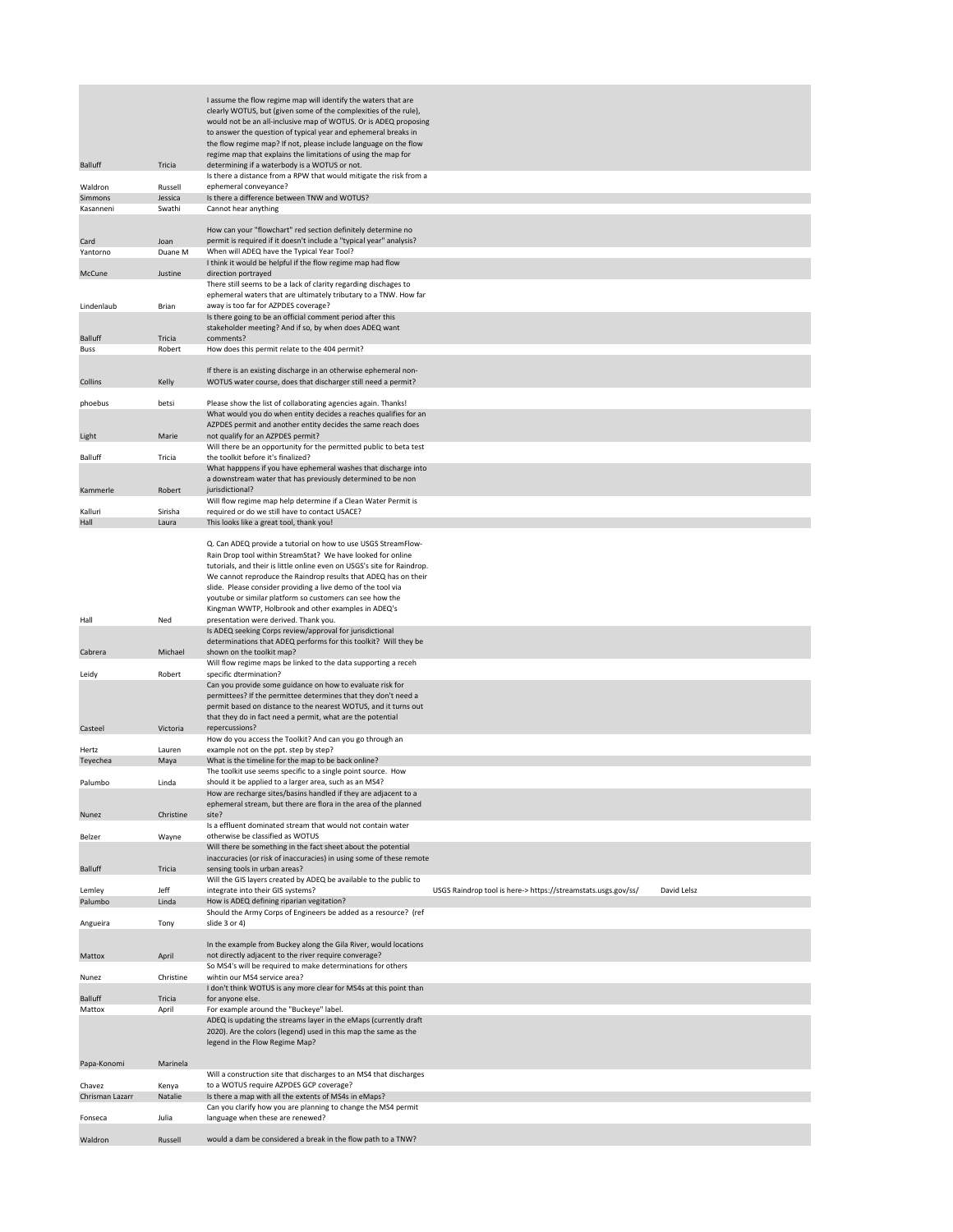| Yantorno         | Duane M          | To get back to the USGS use Runoff coefficient, soil types?                                                                              |
|------------------|------------------|------------------------------------------------------------------------------------------------------------------------------------------|
|                  |                  | Point of clarification: intermittrent and perennial tributaries that                                                                     |
|                  |                  | flow to a TNW through an ephemeral channel in a typical year are                                                                         |
| Leidy            | Robert           | also WOTUS.<br>Is ADEQ planning to do flow regime determinations for waters                                                              |
| Decker           | Lee              | located within one of Arizona's Indian reservations?                                                                                     |
| <b>Villegas</b>  | Selso            | Does this Toolkit apply to tribal lands?                                                                                                 |
| Amaya            | George           | An MS4 may change due to NWPR                                                                                                            |
|                  |                  | How would the non-professional trying to determine if they were                                                                          |
| Mattox           | April            | discharging to an MS4?<br>Doesn't a municipality always have an AZPDES permit so an                                                      |
|                  |                  | industrial facility doesnt need to get one of their own if they                                                                          |
| Gadre            | Disha            | discharge to MS4?                                                                                                                        |
|                  |                  | What guidance is ADEQ providing to MS4s to identify WOTUS in                                                                             |
| Palumbo          | Linda            | their jurisdiction?                                                                                                                      |
| Mattox           | April            | *if they needed a permit determine<br>I think it would be more clear to say that if your flow can't be                                   |
|                  |                  | traced to a WOTUS or MS4, it doesn't need a permit, rather than                                                                          |
|                  |                  | TNW. Might just reduce the confusion between the "no" and "yes"                                                                          |
| <b>Balluff</b>   | Tricia           | options on the flow chart.                                                                                                               |
|                  |                  |                                                                                                                                          |
|                  |                  | An MS4 may maintain coverage as an evaluation of relative risk<br>not definitive connection to WOTUS. How can we (or why should          |
| Killeen          | Matt             | we) determine eligibility for local CGP coverage.                                                                                        |
|                  |                  | What about wetlands and those wetlands not deemed "adjacent                                                                              |
| Engelmann        | Nichole          | wetlands"                                                                                                                                |
|                  |                  | Is it possible to provide teh links to the USGS raindrop tool and the                                                                    |
| Lipinski         | Dave             | ADEQ Flow Regime Maps?                                                                                                                   |
|                  |                  | To follow up on my previous question, if the tool doesn't do the                                                                         |
|                  |                  | typical year analysis, the flow chart can't definitively be used to                                                                      |
|                  |                  | conclude a permit is not required. In other words, shouldn't the                                                                         |
| Card             | Joan             | red section be deleted from the flow chart?                                                                                              |
| Villegas         | Selso            | Does this Toolkit apply to Tribal lands?                                                                                                 |
|                  |                  | How far back do you need to go back in the past in order to                                                                              |
|                  |                  | determine if a water was traditionaly perennial, intermittent,                                                                           |
|                  |                  | ephemeral or do you use current state? Some may now be                                                                                   |
|                  |                  | impacted by human intervention? ie waddel dam no longer allows                                                                           |
| Castaneda        | Derek            | natural flows down the agua fria and excessive gw pumping in the<br>tucson area has impacted santa cruz levels                           |
| Engelmann        | Nichole          | Have the National Wetlands Inventory data been used?                                                                                     |
|                  |                  | Are all perennial and intermittent streams, by definition, also                                                                          |
| <b>Burtell</b>   | Rich             | TNW's                                                                                                                                    |
|                  |                  |                                                                                                                                          |
|                  |                  | I see that canals are listed as "not aplicable" on the flow regime                                                                       |
|                  |                  | map, but what about canals that discharge to potential or known                                                                          |
| <b>Balluff</b>   | Tricia           | WOTUS? Could those be considered as providing a connecting flow<br>path?                                                                 |
|                  |                  | What are the reasons someone would get a permit if they don't                                                                            |
| Zimmerman        | Jeffrey          | need one?                                                                                                                                |
| Hertz            | Lauren           | Does the gisweb.azdeq.gov fit into all this?                                                                                             |
| Linsley          | Roxanne          | If an area is undetremined, do you go to the third section of the<br>flow chart?                                                         |
|                  |                  |                                                                                                                                          |
| Harms            | Russell          | Do flow regime analyses have to extend beyond the state line?                                                                            |
| Dey              | Stephen          | Is data stormflow data being collected by ADEQ Citizen Scientist<br>groups being used for the flow regime?                               |
|                  |                  | Will ADEQ be using industry data if available to be used in the Flow                                                                     |
| Yantorno         | Duane M          | Regime map?                                                                                                                              |
|                  |                  |                                                                                                                                          |
|                  |                  | I understand that a few permits may have been terminated or<br>withdrawn already. I'm looking at the Permits in Process map right        |
|                  |                  | now and the legend shows markers for withdrawn and terminated                                                                            |
|                  |                  | permits, indicating that these should appear on that map. Yet no                                                                         |
|                  |                  | withdrawn or terminated permits appear in the map, the list, or                                                                          |
|                  |                  | the spreadsheet. Where is this info? Does ADEQ intend to make                                                                            |
| Corcoran-Shannon | Alexandra        | information on terminated and withdrawn permits publicly<br>available through the PIP?                                                   |
|                  |                  | Waste water plants were the predominantly used examples for the                                                                          |
|                  |                  | use of the toolkit; what about land disturbance that only creates                                                                        |
|                  |                  | turbidity that discharges to an unknown, ephemeral wash many                                                                             |
| Linsell          | Robert           | miles from a WOTUS.                                                                                                                      |
| Behney<br>Green  | Charles<br>Bryon | What is a damaged water, under the new determinations?<br>How about the Bill Williams River?                                             |
| DAcosta          | Carl             | IS the Hassayampa a WOTUS?                                                                                                               |
| Kozakiewicz      | Scott            | This conversation has broght a lot of clarity. Thank you.                                                                                |
|                  |                  | Thank you for the info on the Salt! I'm happy to hear it is                                                                              |
| <b>Balluff</b>   | Tricia           | considered WOTUS.<br>Granite Reef Dam seperates the Salt River from the nearest TNW                                                      |
| Waldron          | Russell          | on the Gila River at Powers Butte.                                                                                                       |
|                  |                  | What is the limit of the WOTUS status on the Salt River? Where                                                                           |
| Card             | Joan             | does the WOTUS end if at all?                                                                                                            |
| Lynch            | Ben              | As far as MS4's go is there a locations map for these anymore?<br>The EPA one is no longer updated.                                      |
|                  |                  | If an MS-4 discharges to an Ephemeral stream only, would the MS-                                                                         |
| Mosbrucker       | Marty            | 4 still be required to obtain a permit?                                                                                                  |
|                  |                  | Does ADEQ plan to use its screening tools in determining what                                                                            |
|                  |                  | surface waters in Arizona are subject to the current surface water<br>quality standards in Arizona Administrative Code Title 18, Chapter |
| Decker           | Lee              | 11, Article 1?                                                                                                                           |
|                  |                  | Suggest adding ADWR and UofA Water Resources Research Center                                                                             |
| phoebus          | betsi            | to the data sources.                                                                                                                     |
|                  |                  | ADEQ is listing the Skunk Creek in the eMaps as an impaired<br>(2020). Is ADEQ considering the Skunk Creek intermittent or<br>ephemeral? |

Papa-Konomi Marinela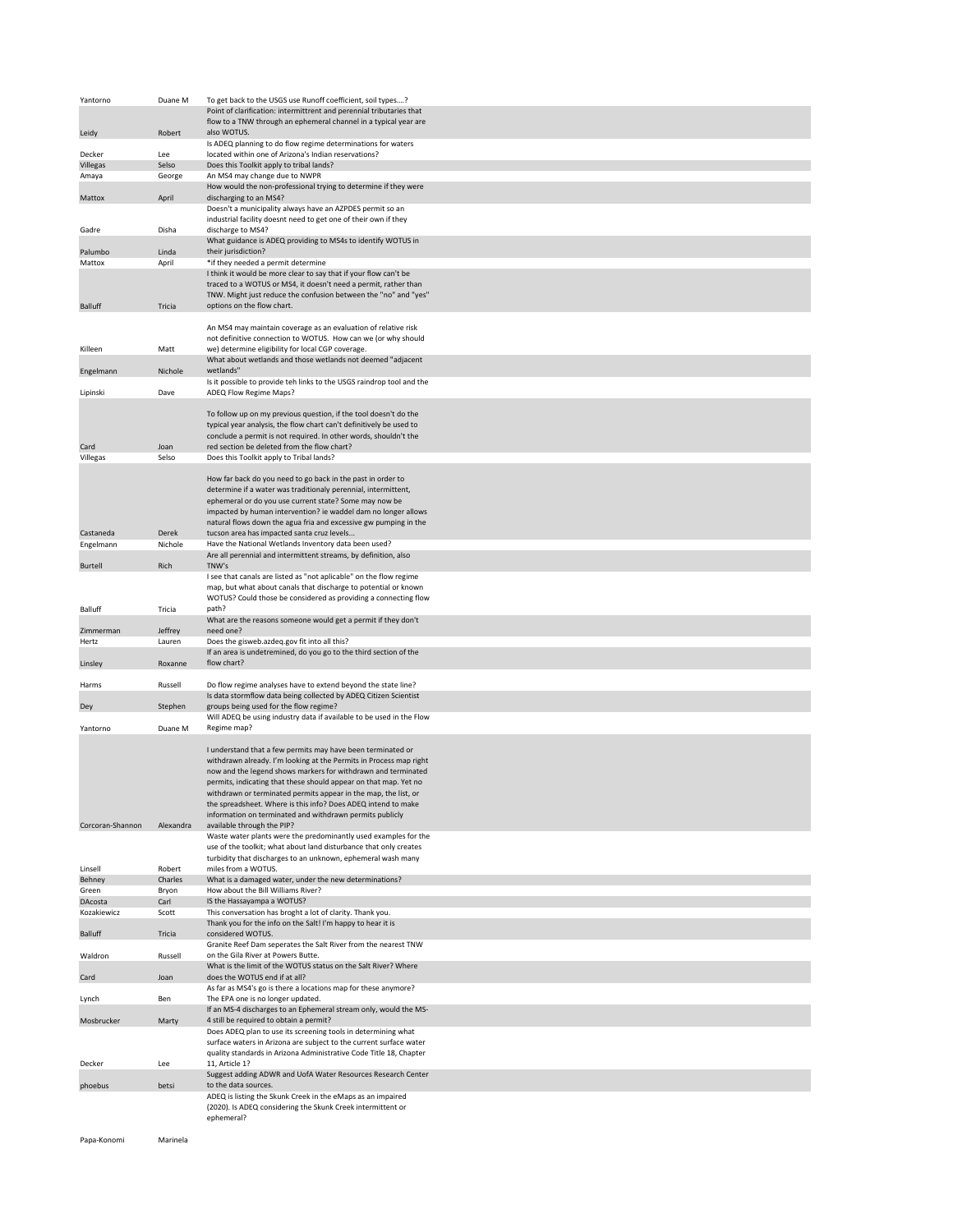|                 |                        | What about agricultural drains that convey water into a WOTUS                                                                                                                                                                                                                                                                                                                                                                                                                                                                                                                     |
|-----------------|------------------------|-----------------------------------------------------------------------------------------------------------------------------------------------------------------------------------------------------------------------------------------------------------------------------------------------------------------------------------------------------------------------------------------------------------------------------------------------------------------------------------------------------------------------------------------------------------------------------------|
| Engelmann       | Nichole                | (like the Gila River)?<br>If there is construction discharge that doesn't have the risk to                                                                                                                                                                                                                                                                                                                                                                                                                                                                                        |
|                 |                        | reach a TNW but does have a contaminate do they still have to                                                                                                                                                                                                                                                                                                                                                                                                                                                                                                                     |
| James           | Lacey                  | comply with the APP requirements?                                                                                                                                                                                                                                                                                                                                                                                                                                                                                                                                                 |
| Sydnor          | Rebecca                | Will ADEQ delineate and publish all the terminal basins?                                                                                                                                                                                                                                                                                                                                                                                                                                                                                                                          |
| McVie           | Christina              | what is link to riparian vegetation mapping? thank you                                                                                                                                                                                                                                                                                                                                                                                                                                                                                                                            |
| Hertz           | Lauren                 | Are the tools, like the raindrop linked from ADEQ website?                                                                                                                                                                                                                                                                                                                                                                                                                                                                                                                        |
|                 |                        | How will ADEQ address a situation where a discharge is to a clearly<br>ephemeral (non-jurisdictional) water and the flow path between<br>the discharge and the nearest TNW is a mixture of ephemeral and<br>non-ephemeral segments? That scenario effectively forces ADEQ<br>(and the permittee) to identify the nearest WOTUS to the<br>discharge, which in turn requires an analysis of connection in a                                                                                                                                                                         |
| Thomas          | Scott                  | typical year, In the absence of federal guidance on typical year,<br>has ADEQ considered how to do that?                                                                                                                                                                                                                                                                                                                                                                                                                                                                          |
| James           | Lacey                  | Have you talked with ADWR staff who is working on the Gila River<br>Adjudication and the modeling that is being done on subflow.                                                                                                                                                                                                                                                                                                                                                                                                                                                  |
| Leidy           | Robert                 | Yes, EPA has given you the Typical Year Tool.                                                                                                                                                                                                                                                                                                                                                                                                                                                                                                                                     |
| Waldron         | Russell                | Lake pleasant dam does not release water into the Agua Fria river<br>historic channel in a typical year, so no flow makes it to Powers<br>Butte on the Gila River. Therefore, everything upstream of Lake<br>pleasant is not a WOTUS and no permit would be required unless<br>attached to a MS4 permit?<br>Will there be a notification that teh toolkit map is updated so that<br>if someone origiannly didn't nee d a pemrit, may need one after an                                                                                                                            |
| Linsley         | Roxanne                | update?                                                                                                                                                                                                                                                                                                                                                                                                                                                                                                                                                                           |
| phoebus         | betsi                  | Yes, that's it - thanks.                                                                                                                                                                                                                                                                                                                                                                                                                                                                                                                                                          |
|                 |                        | On the flow chart, how does effluent dependent water factor into                                                                                                                                                                                                                                                                                                                                                                                                                                                                                                                  |
| dubois          | james                  | the decision process?                                                                                                                                                                                                                                                                                                                                                                                                                                                                                                                                                             |
| <b>Nunez</b>    | Christine              | Is this being recorded for future?                                                                                                                                                                                                                                                                                                                                                                                                                                                                                                                                                |
|                 |                        |                                                                                                                                                                                                                                                                                                                                                                                                                                                                                                                                                                                   |
| Mattox          | April                  | So, Is there actually a "tool" that will be available, or is it really just<br>a list of websites people can look guess if they need a permit?                                                                                                                                                                                                                                                                                                                                                                                                                                    |
|                 |                        | What does the end product look like? My impression is that<br>people think there is going to be a comprehensive webpage that                                                                                                                                                                                                                                                                                                                                                                                                                                                      |
| Mattox          | April                  | they can use to determine if they need coverage or not.                                                                                                                                                                                                                                                                                                                                                                                                                                                                                                                           |
| <b>ROOT</b>     | <b>BRIAN</b>           | DOES ADEQ MONITOR OR MEASURE DISCHARGE TO A WOTUS AT<br>THE POINT O F ENTRY ???<br>What is the purpose of the ADEQ tool if Corps is the regulatory                                                                                                                                                                                                                                                                                                                                                                                                                                |
| <b>Bowers</b>   | Rion                   | authority?<br>Please add which canals serve as channelized conveyance to a                                                                                                                                                                                                                                                                                                                                                                                                                                                                                                        |
| Chrisman Lazarr | Natalie                | <b>WOTUS</b>                                                                                                                                                                                                                                                                                                                                                                                                                                                                                                                                                                      |
| Himes           | Jill                   | This is not a question but a possible data source is the Corp's<br>published AJD's available online (LA District Regulatory webpage)-<br>for example, Red Lake was determined to be a non-jurisdictional<br>isolated water even before the new regulations went into effect.<br>Probably new info on flow regimes (i.e. ephemeral) will be<br>available when new AJDs are processed this year.                                                                                                                                                                                    |
|                 |                        | can a discharge make an otherwise ephmeral feature a                                                                                                                                                                                                                                                                                                                                                                                                                                                                                                                              |
| Leidy           | Robert                 | intermittent/perennial WOTUS?<br>regarding existing discharge - does the perennial discharge create                                                                                                                                                                                                                                                                                                                                                                                                                                                                               |
| Collins         | Kelly                  | a WOTUS?<br>so you still need to go to multiple tools? they are not combined                                                                                                                                                                                                                                                                                                                                                                                                                                                                                                      |
| Linsley         | Roxanne                | into one application?                                                                                                                                                                                                                                                                                                                                                                                                                                                                                                                                                             |
|                 |                        | Is there going to be a clear definition between continous channel<br>and phepmeral flows? Meaning actual flowing that are llikely to<br>get to a WOTUS, versus ephmeral which is likely to percolate                                                                                                                                                                                                                                                                                                                                                                              |
| Nunez           | Christine              | before ever getting to a WOTUS?                                                                                                                                                                                                                                                                                                                                                                                                                                                                                                                                                   |
| Nunez           | Christine              | Sotty typos                                                                                                                                                                                                                                                                                                                                                                                                                                                                                                                                                                       |
| <b>Nunez</b>    | Christine              | Sorry typos LOL                                                                                                                                                                                                                                                                                                                                                                                                                                                                                                                                                                   |
|                 |                        | I do not see the Gila River listed as a perennial water on the Flow                                                                                                                                                                                                                                                                                                                                                                                                                                                                                                               |
| Hoppes<br>Nunez | Christina<br>Christine | Regime Map.<br>Yes I was thinking riparian potential                                                                                                                                                                                                                                                                                                                                                                                                                                                                                                                              |
| Nunez           | Christine              | Thinking planned facility location                                                                                                                                                                                                                                                                                                                                                                                                                                                                                                                                                |
| Nordan          | Laura                  | I've lost audio. Can others hear?                                                                                                                                                                                                                                                                                                                                                                                                                                                                                                                                                 |
| Nordan          | Laura                  | nevermind got it back                                                                                                                                                                                                                                                                                                                                                                                                                                                                                                                                                             |
|                 |                        | How do MS4s tell you about the area chagnes? can we get those                                                                                                                                                                                                                                                                                                                                                                                                                                                                                                                     |
| Linsley         | Roxanne                | on the ADEQ GIS map layer?                                                                                                                                                                                                                                                                                                                                                                                                                                                                                                                                                        |
| Amaya           | George                 | How often does ADEQ inspect CGP?<br>Under the Department's apparent interpretation of the Abston<br>case (i.e., placement of a pollutant in an ephemeral channel where<br>it may eventually migrate to a WOTUS could trigger CWA liability),<br>isn't basically EVERY discharge potentially regulated, in the<br>absence of a time component? For example, sediment discharged<br>from a construction site may migrate to a downstream WOTUS<br>over a period of months, years or decades. How can a discharger<br>ever have any degree of confidence about the need for a permit |
| Thomas          | Scott                  | (unless they are in a closed basin with no TNWs)?                                                                                                                                                                                                                                                                                                                                                                                                                                                                                                                                 |
|                 |                        | I heard you say that an effluent discharge can create conditions for<br>a relatively permanent water (edw) that would be a WOTUS. How<br>would you relate this to your first use case of the Kingman WWTP,<br>which was determined not to need a permit? Regardless of<br>whether flow travels to a TNW, wouldn't they need to consider                                                                                                                                                                                                                                           |
| Ford            | Melanie                | whether their discharge creates a relatively permanent water?                                                                                                                                                                                                                                                                                                                                                                                                                                                                                                                     |
| Nunez           | Christine              | Flow chart suggestion, MS4 in a separate flow, since differing rules<br>including MSGP's apply<br>EPA Clarification ADEQ statement: Intermittent/perennial                                                                                                                                                                                                                                                                                                                                                                                                                        |
| Leidy           | Robert                 | tributaries that connect to a TNW through an ephmeral stream in<br>a typical year are WOTUS.                                                                                                                                                                                                                                                                                                                                                                                                                                                                                      |
| Linsley         | Roxanne                | IT was for unknown flow regime                                                                                                                                                                                                                                                                                                                                                                                                                                                                                                                                                    |